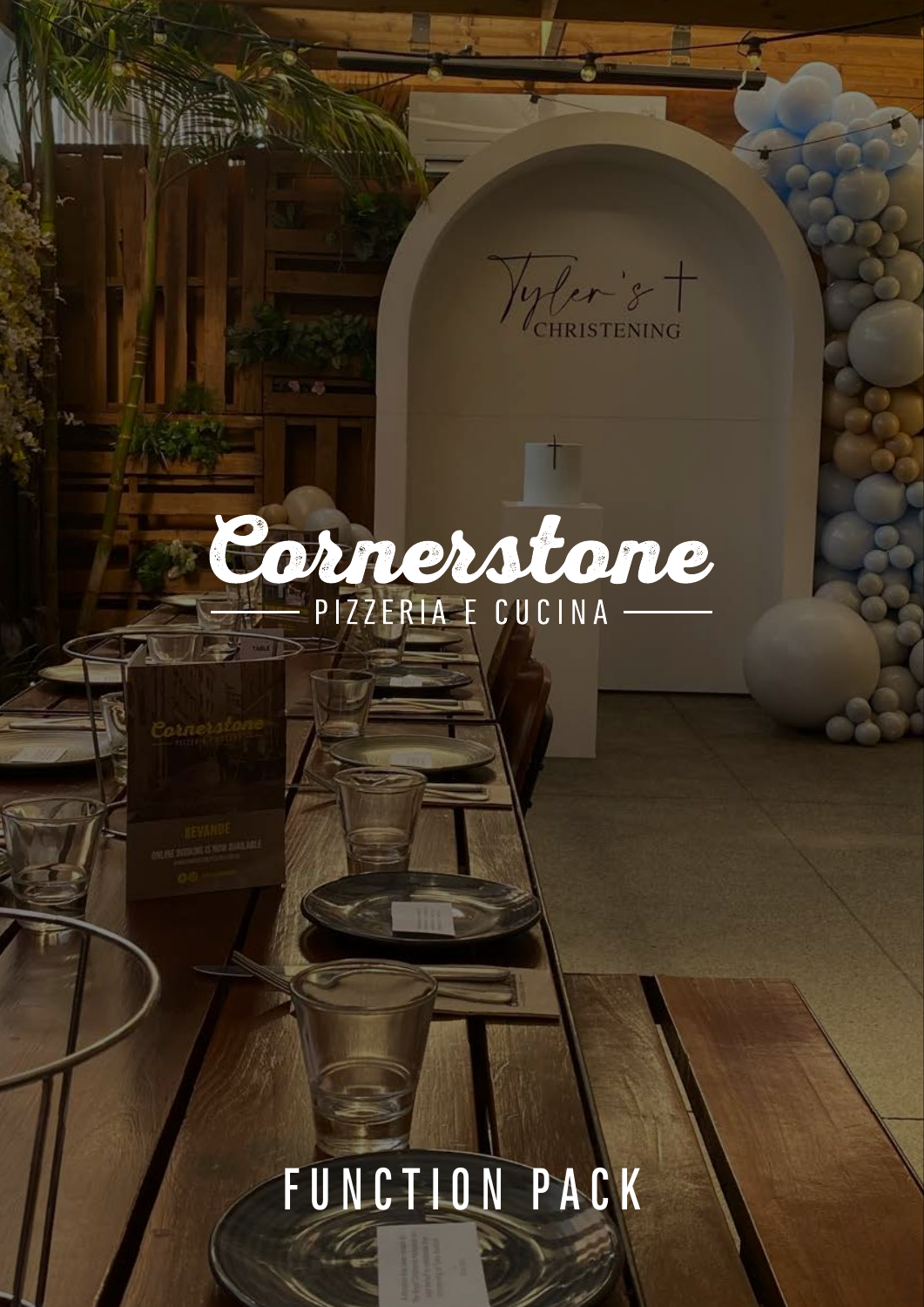CORNERSTONE PIZZERIA - FUNCTION PACK

## **CORNERSTONE PIZZERIA CAN CATER FOR A WIDE RANGE OF EVENTS**

Conveniently located in Coburg, Cornerstone Pizzeria offers a classic selection of authentic, wood fired pizzas and traditional Italian dishes using the finest and freshest ingredients from homemade ravioli, gnocchi, Sicilian style arancini, meatballs, premium meats, seafood dishes and a selection of imported and local beers and wines. This makes us the ideal venue to host your next event. Whether it's a private space for birthdays, private luncheons, weddings, engagement parties product launches, business meeting, an intimate dining experience, a casual gathering with friends, a stylish cocktail party.

Our versatile venue is sure to please and every function is adapted to ensure your event is totally unique, truly memorable and personalised just for you.

We are sure to have an area to suit your function size and budget, with our friendly professional team on hand to assist making the process as easy as possible for you. Our highly experienced events team delivers outstanding service, award winning catering and beverage options that can be tailor made to suit your individual needs.



**Contact our events team at the venue to arrange a walk-through: Ph: (03) 9354 6770 Email: info@cornerstonepizzeria.com.au**



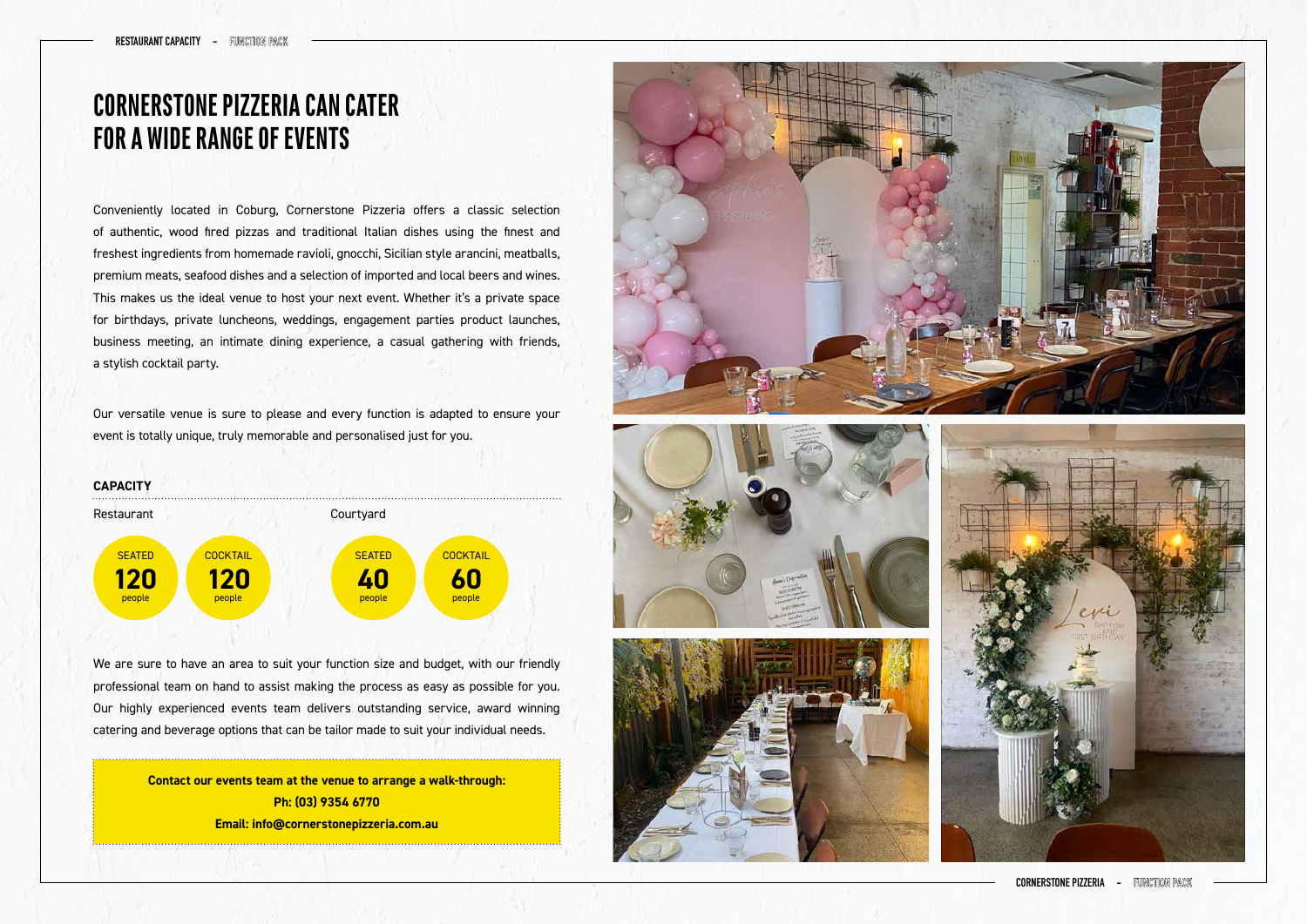3 COURSE MENU OPTION 1 SUUMSEMENU SUUMSEMENU SUUMSEMENU SUUMSEMENU SUUMSEMENU SUUMSEMENU SUUMSEMENU SUUMSEMENU SUUMSEMENU SU

3 COURSE MENU

#### **\$60 PER HEAD** *all you can eat* OR \$55 PER HEAD (WITHOUT DESSERT)

#### **\$65 PER HEAD**

OR \$60 PER HEAD (WITHOUT DESSERT)

#### **ENTREE** (GUESTS TO SHARE)

**ANTIPASTO WITH GARLIC FOCCACIA**

#### **MAIN** (GUESTS TO SHARE)

*Your guests will enjoy a truly authentic Italian experience sharing a selection of our authentic wood fired pizzas and pastas. No need to order, just sit back and enjoy the food as it flows out to your table while you enjoy the company of friends.* 

**Please select 6 pizzas or 3 pastas and 1 risotto from our menu for your guests to share**

*\*Vegetarian and Gluten-Free options are available for those with dietary requirements.*

#### **DESSERT** (SERVED ALTERNATIVELY BETWEEN GUESTS)

**Tiramisu | Mixed Berry & Vanilla Panna Cotta**

### **DRINKS**

*We are fully licensed and have a selection of local and imported beer, wines and spirits to select from. Drinks are not included in set menus.*

*We can alternate main dishes as per your liking.*

#### **ENTREE** (GUESTS TO SHARE)

**ANTIPASTO WITH GARLIC FOCCACIA**  *Option: your guests can share a selection of 3 pizzas of your choice at \$8 per head.*

#### **MAIN** (GUESTS TO CHOOSE FROM)

**Porterhouse 350g fed rib-eye fillet cooked medium with mash, veg. and red wine jus Herb & parmesan crumbed chicken breast topped with napoli sauce and mozzarella** 

**served with garden salad & fries**

**Pappadelle pasta with lamb ragu & parmigiano cheese**

**Salt, pepper & lemon spiced calamari, lightly fried & served with fat chips, salad & garlic aioli**

*\*Vegetarian and Gluten-Free options are available for those with dietary requirements.*

#### **DESSERT** (SERVED ALTERNATIVELY BETWEEN GUESTS)

**Tiramisu | Mixed Berry & Vanilla Panna Cotta**

#### **DRINKS**

*We are fully licensed and have a selection of local and imported beer, wines and spirits to select from. Drinks are not included in set menus.*

*We can alternate main dishes as per your liking.*

\*Set menu's can be modified, customised or changed to suit any dietary requirements. Additional charges may occur. Please note there is a \$1 per head cakeage charge for you to cut the cake with provided plates, cutlery and napkins as required. \*Menu subject to change without notice.

**CORNERSTONE PIZZERIA - FUNCTION PACK** 

\*Set menu's can be modified, customised or changed to suit any dietary requirements. Additional charges may occur. Please note there is a \$1 per head cakeage charge for you to cut the cake with provided plates, cutlery and napkins as required. \*Menu subject to change without notice.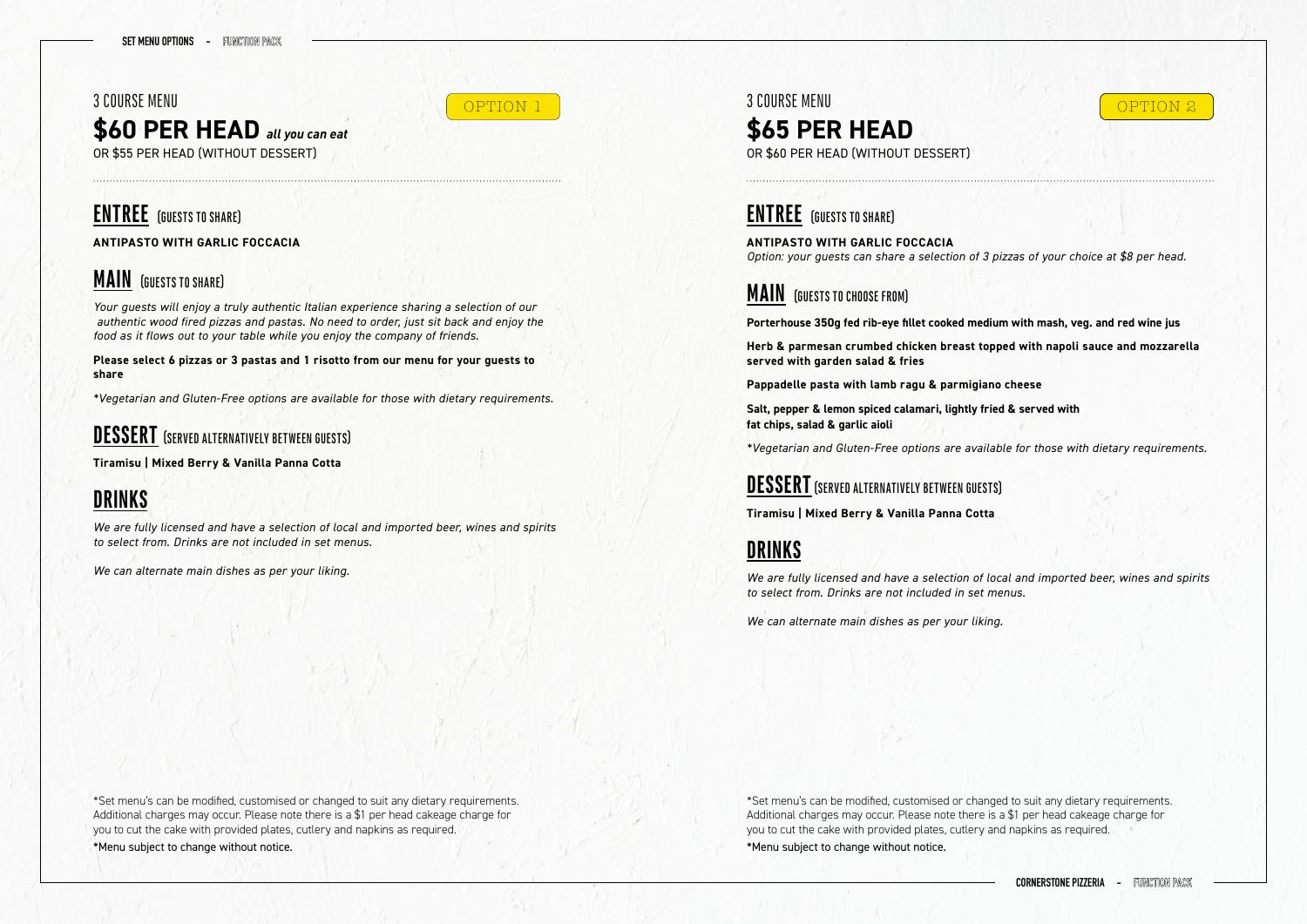3 COURSE MENU **\$80 PER HEAD** OR \$75 PER HEAD (WITHOUT DESSERT) OPTION 3 SUURSE MENU SUURSE MENU SUURSE MENU SUURSE MENU SUURSE MENU SUURSE MENU SUURSE MENU SUURSE MENU SUURS

3 COURSE MENU

# **\$70 PER HEAD**

OR \$65 PER HEAD (WITHOUT DESSERT)

#### **ENTREE** (ALTERNATING BETWEEN GUESTS)

**Sicilian style arancini**

**Salt, pepper & lemon spiced calamari**

*Option: your guests can share a selection of 3 pizzas of your choice at \$8 per head.*

#### **MAIN** (GUESTS TO CHOOSE FROM)

**Veal Cutlet 380g herb & parmesan crusted with mash, veg. and red wine jus**

**Grilled Barramundi with caponata**

**Chicken breast stuffed with spinach, semi-dried tomatoes, goats cheese and olives served on truffle mash and green beans**

**Spaghetti bolognese a traditional Italian sauce made with beef & veal mince topped with shaved Pecorino**

*\*Vegetarian and Gluten-Free options are available for those with dietary requirements.*

### **DESSERT** (SERVED ALTERNATIVELY BETWEEN GUESTS)

**Tiramisu | Mixed Berry & Vanilla Panna Cotta** 

## **DRINKS**

*We are fully licensed and have a selection of local and imported beer, wines and spirits to select from. Drinks are not included in set menus.*

*We can alternate main dishes as per your liking.*

#### **ENTREE** (FOR GUESTS TO SHARE)

**Antipasto with garlic foccacia Sicilian style arancini Salt, pepper & lemon spiced calamari 2 wood fired pizza**

#### **MAIN** (YOUR GUESTS TO CHOOSE ONE MAIN FROM)

**Pappardelle ragu pasta with slow cooked lamb & tomato ragu, and Italian herbs topped with shaved Pecorino**

**Rigatoni Funghi tossed with onions, garlic, mushrooms & house-made creamy pesto sauce topped with pecorino**

**Rib-Eye 380g grass fed rib-eye fillet cooked medium with mash, veg. and red wine jus**

**Chicken breast stuffed with spinach, semi-dried tomatoes, goats cheese and olives served on truffle mash and green beans**

**Chicken parmigiana topped with Napoli sauce & mozzarella served with garden salad & shoestring fries**

**Barramundi with caponata**

*\*Vegetarian and Gluten-Free options are available for those with dietary requirements.*

#### **DESSERT** (SERVED ALTERNATIVELY BETWEEN GUESTS)

**Tiramisu | Mixed Berry & Vanilla Panna Cotta**

#### **DRINKS**

*We are fully licensed and have a selection of local and imported beer, wines and spirits to select from. Drinks are not included in set menus.*

*We can alternate main dishes as per your liking.*

\*Set menu's can be modified, customised or changed to suit any dietary requirements. Additional charges may occur. Please note there is a \$1 per head cakeage charge for you to cut the cake with provided plates, cutlery and napkins as required. \*Menu subject to change without notice.

**CORNERSTONE PIZZERIA - FUNCTION PACK** 

\*Set menu's can be modified, customised or changed to suit any dietary requirements. Additional charges may occur. Please note there is a \$1 per head cakeage charge for you to cut the cake with provided plates, cutlery and napkins as required. \*Menu subject to change without notice.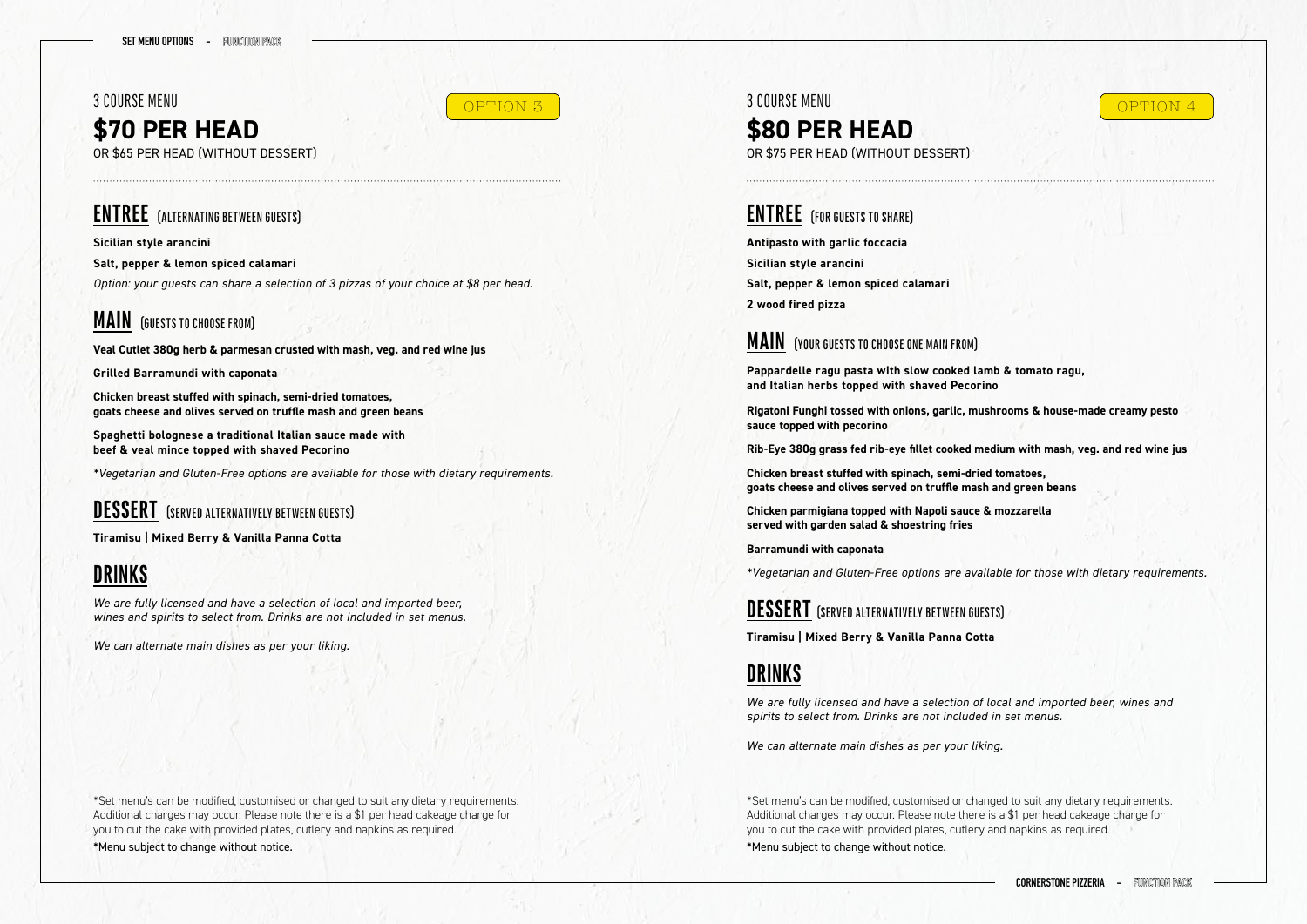# **KIDS MENU** \$27 PER HEAD

CORNERSTONE PIZZERIA - FUNCTION PACK

#### **ENTREE** (KIDS TO SHARE)

**Margherita Pizza**

#### **MAIN** (A CHOICE OF)

**Spaghetti Bolognese or Napoli Chicken schnitz strips with fries Calamari with fries** 

#### **DESSERT**

**Vanilla bean ice cream**

# COCKTAIL MENU 8 ITEMS - \$55 | 10 ITEMS - \$60

#### GLUTEN FREE AND HALAL OPTIONS AVAILABLE

**Goats cheese & caramelized onion tartlets Smoked salmon & spinach tartlets Bbq prawns skewers Mini caprese salad skewers Beer battered fish & chip (cone) Spicy Italian meatballs**

**Chicken skewers**

| Mini arancini                   |
|---------------------------------|
| Mini bruschetta                 |
| <b>Pulled pork slider</b>       |
| <b>Pulled beef slider</b>       |
| Gnocchi                         |
| <b>Risotto</b>                  |
| A selection of wood fired pizza |

Please note there is a \$1 per head cakeage charge for you to cut the cake with provided plates, cutlery and napkins as required. \*Menu subject to change without notice.

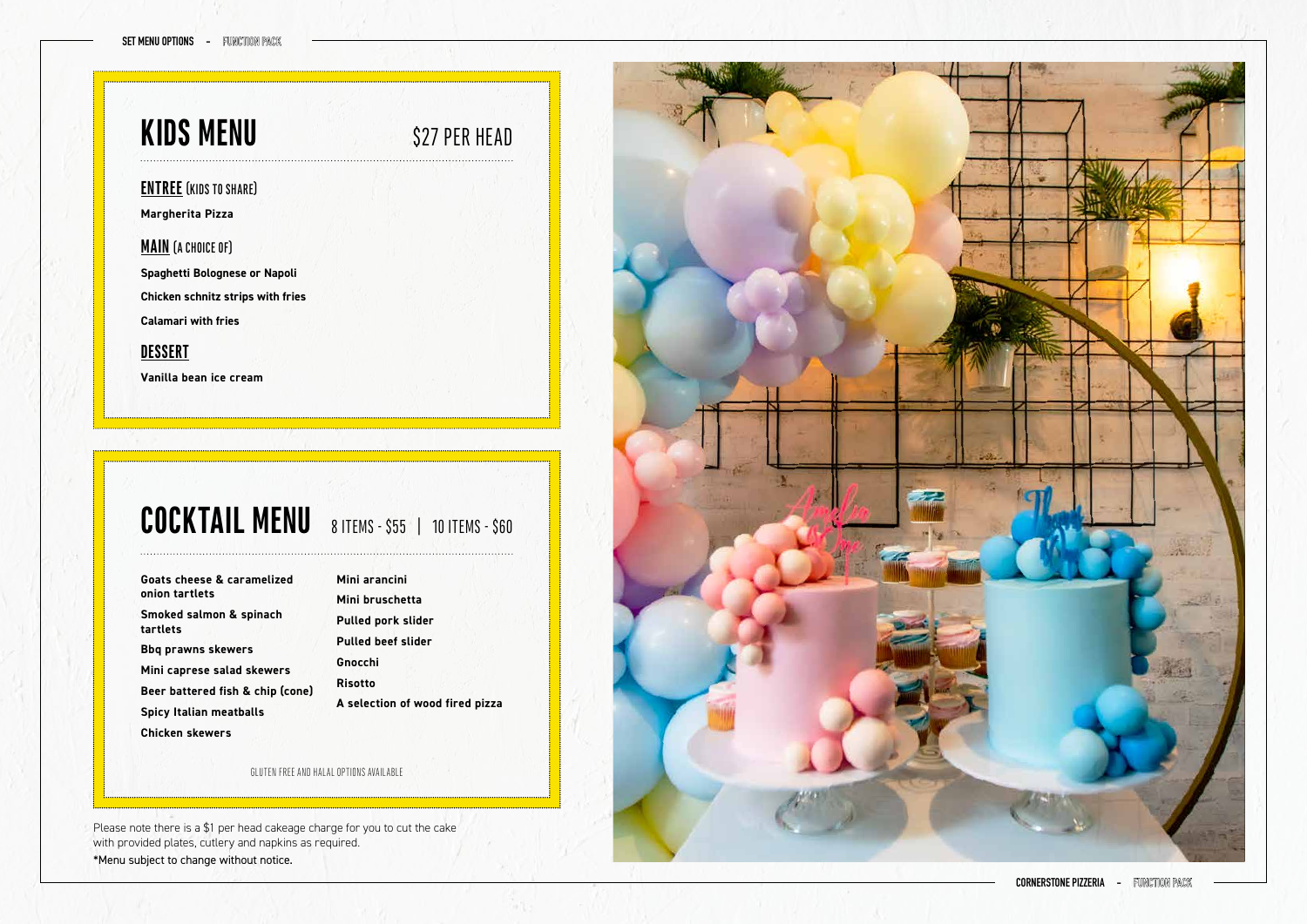## SERVING ITALIAN INSPIRED FOOD AND AUTHENTIC WOOD FIRED PIZZAS

# FUNCTION BOOKING & PAYMENT INFORMATION

**Cornerstone Pizzeria revitalises one of Coburg's iconic locations.**

**Boasting traditional Italian dishes and ingredients.** 

**Cornerstone Pizzeria offers a classic selection of authentic, wood fired pizzas and traditional Italian dishes using the finest and freshest ingredients from homemade ravioli, gnocchi, Sicilian style arancini, meatballs, premium meat and seafood dishes.**

**Cornerstone Pizzeria embraces the philosophy of traditional quality over quantity.**







#### **TENTATIVE BOOKINGS**

Cornerstone Pizzeria will place a tentative booking on your preferred date for a period of 7 days. We reserve the right to revoke the tentative date if a deposit has not been paid within this time. All attempts will be made to notify parties involved before proceeding.

#### **BOOKINGS, PAYMENTS AND FINAL NUMBERS**

A: 105-107 Harding Street, Coburg VIC 3058 | T: 9354 6770 | W: www.cornerstonepizzeria.com.au **O** /cornerstonecoburg

**CORNERSTONE PIZZERIA - FUNCTION PACK** 

In order to confirm your booking we require a minimum deposit of \$500 .

Payments can be made via cash, bank transfer, EFTPOS or credit card (Visa & Mastercard); full payment of the balance is required on the date.

Final numbers are required 48 hours prior to the function date.

Note: There will be no refunds should there be a reduction in numbers, less than 48 hours prior to the function date. Any additional guests will be charged accordingly.

#### **CANCELLATION**

Should your function be cancelled after confirmation, the following conditions apply:

- All payments received will be refunded if cancelled 21 days prior to the date.
- 50% of payments received will be retained by Cornerstone Pizzeria should you cancel between 21 days and 8 days prior to the confirmed date.
- 100% of payments received will be retained by Cornerstone Pizzeria should you cancel 7 days or less, prior to the confirmed date.
- Please note: During December a minimum of 14 days notice for cancellation is required.